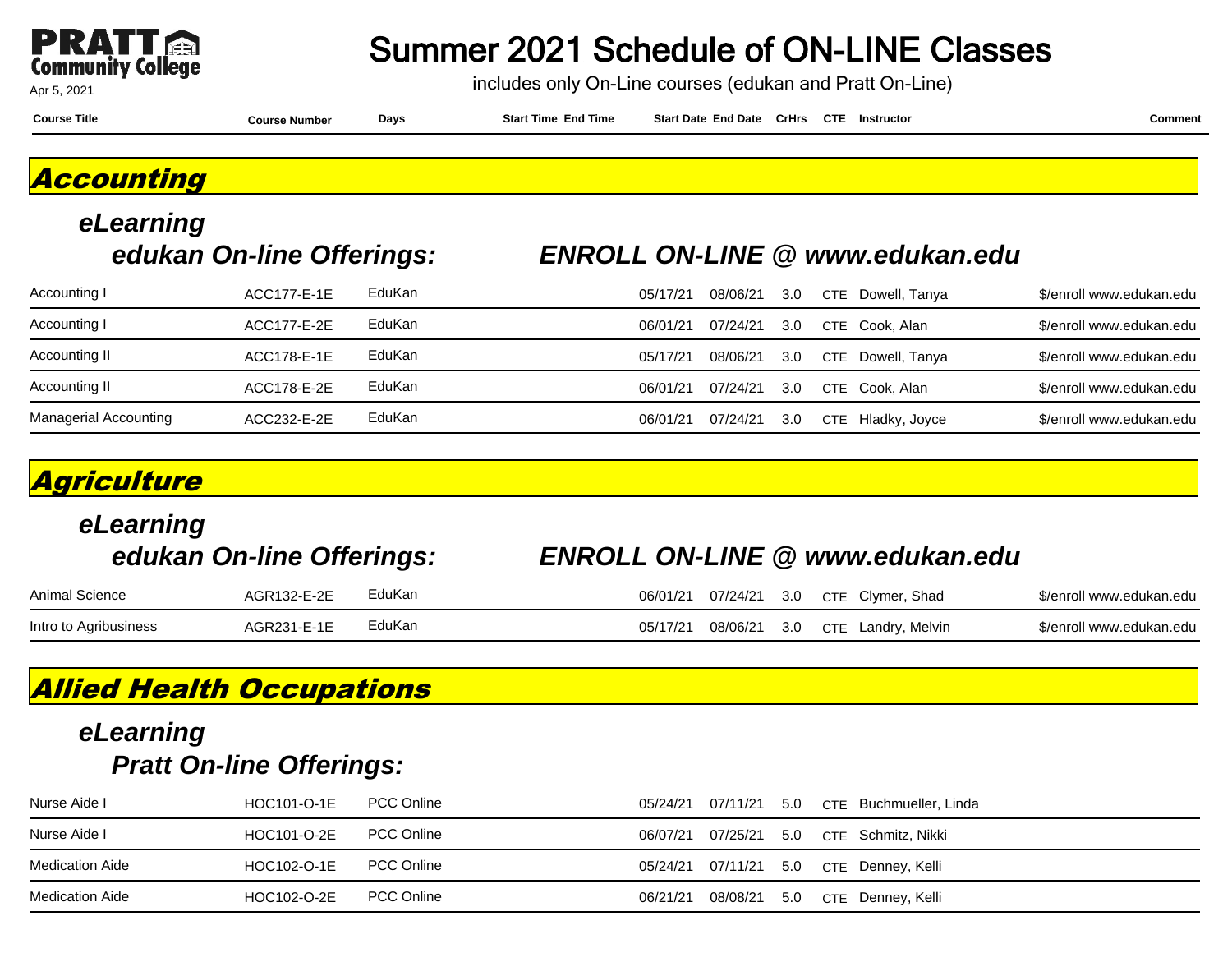

includes only On-Line courses (edukan and Pratt On-Line)

| <b>Course Title</b> | Course Number | Days              | <b>Start Time End Time</b> |          | Start Date End Date CrHrs CTE |     |            | Instructor         | Comment         |
|---------------------|---------------|-------------------|----------------------------|----------|-------------------------------|-----|------------|--------------------|-----------------|
| IV Fluid Therapy    | HOC183-O-1E   | <b>PCC Online</b> |                            | 07/19/21 | 07/23/21                      | 3.0 | <b>CTE</b> | Watters, Christina | HOC183 Clinical |

**Art**

### **eLearning Pratt On-line Offerings:**

| Art Appreciation         | ART139-O-1E               | <b>PCC Online</b> | 06/02/21 | 07/02/21 | 3.0 | Freeman, Mark                          | Canvas reg.              |
|--------------------------|---------------------------|-------------------|----------|----------|-----|----------------------------------------|--------------------------|
|                          | edukan On-line Offerings: |                   |          |          |     | <b>ENROLL ON-LINE @ www.edukan.edu</b> |                          |
| Digital Photography      | ART128-E-2E               | CBA               | 06/01/21 | 07/24/21 | 3.0 | Copas, Susan                           | \$/enroll www.edukan.edu |
| Art Appreciation         | ART139-E-1E               | EduKan            | 05/17/21 | 08/06/21 | 3.0 | Farmer, Dustin                         | \$/enroll www.edukan.edu |
| Art Appreciation         | ART139-E-2E               | EduKan            | 06/01/21 | 07/24/21 | 3.0 | Mahieu, Rebel                          | \$/enroll www.edukan.edu |
| Art Appreciation         | ART139-E-3E               | EduKan            | 06/01/21 | 07/10/21 | 3.0 | Farmer, Dustin                         | \$/enroll www.edukan.edu |
| Art Appreciation         | ART139-E-4E               | EduKan            | 06/21/21 | 07/30/21 | 3.0 | Mahieu, Rebel                          | \$/enroll www.edukan.edu |
| Survey of Art History I  | ART176-E-2E               | EduKan            | 06/01/21 | 07/24/21 | 3.0 | Copas, Susan                           | \$/enroll www.edukan.org |
| Survey of Art History II | ART177-E-4E               | EduKan            | 06/21/21 | 07/30/21 | 3.0 | Copas, Susan                           | \$/enroll www.edukan.edu |

### **Biology**

| General Biology              | BIO125-O-1E               | <b>PCC Online</b> | 06/02/21 | 08/05/21 | 5.0 | Chambers, Dave                         | Canvas Reg.              |
|------------------------------|---------------------------|-------------------|----------|----------|-----|----------------------------------------|--------------------------|
| Microbiology                 | BIO165-O-1E               | <b>PCC Online</b> | 06/02/21 | 08/05/21 | 5.0 | Ghumm, Jason                           | Canvas Req.              |
| Anatomy & Physiology         | BIO278-O-1E               | <b>PCC Online</b> | 06/02/21 | 08/05/21 | 5.0 | Ghumm, Jason                           | Canvas req.              |
|                              | edukan On-line Offerings: |                   |          |          |     | <b>ENROLL ON-LINE @ www.edukan.edu</b> |                          |
| <b>Basic Nutrition</b>       | BIO101-E-1E               | EduKan            | 05/17/21 | 08/06/21 | 3.0 | Kerin, Allison                         | \$/enroll www.edukan.org |
| <b>Basic Nutrition</b>       | BIO101-E-2E               | EduKan            | 06/01/21 | 07/24/21 | 3.0 | Kerin, Allison                         | \$/enroll www.edukan.edu |
| <b>Environmental Science</b> | BIO121-E-1E               | EduKan            | 05/17/21 | 08/06/21 | 3.0 | Clemens, Paul                          | \$/enroll www.edukan.org |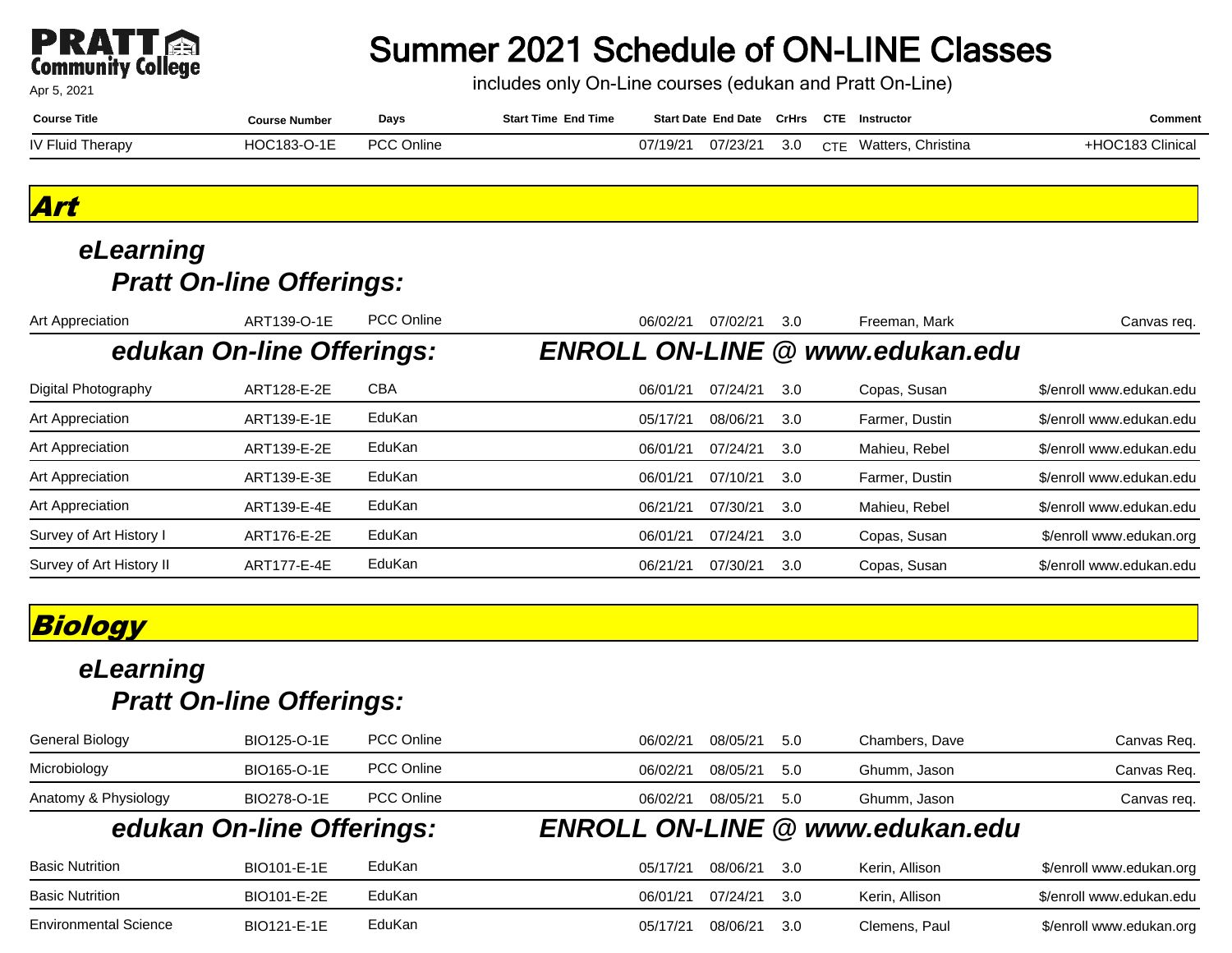### **PRATT** Apr 5, 2021

### Summer 2021 Schedule of ON-LINE Classes

includes only On-Line courses (edukan and Pratt On-Line)

| <b>Course Title</b>              | <b>Course Number</b> | Days   | <b>Start Time End Time</b> |          | Start Date End Date CrHrs CTE Instructor |     |            |                       | <b>Comment</b>           |
|----------------------------------|----------------------|--------|----------------------------|----------|------------------------------------------|-----|------------|-----------------------|--------------------------|
| <b>Environmental Science Lab</b> | BIO122-E-1E          | EduKan |                            | 05/17/21 | 08/06/21                                 | 2.0 |            | Clemens, Paul         | \$/enroll www.edukan.org |
| General Biology                  | BIO125-E-1E          | EduKan |                            | 05/17/21 | 08/06/21                                 | 5.0 |            | Tarus, Heidi          | \$/enroll www.edukan.edu |
| General Biology                  | BIO125-E-2E          | EduKan |                            | 06/01/21 | 07/24/21                                 | 5.0 |            | Haas, Jared           | \$/enroll www.edukan.edu |
| Microbiology                     | <b>BIO165-E-AE</b>   | EduKan |                            | 05/17/21 | 08/06/21                                 | 5.0 |            | Walker, Jason         | \$/enroll www.edukan.edu |
| Microbiology                     | <b>BIO165-E-BE</b>   | EduKan |                            | 05/17/21 | 08/06/21                                 | 5.0 |            | Patterson, Mary       | \$/enroll www.edukan.edu |
| Microbiology                     | <b>BIO165-E-CE</b>   | EduKan |                            | 06/01/21 | 07/24/21                                 | 5.0 |            | Tarus, Heidi          | \$/enroll www.edukan.edu |
| Microbiology                     | <b>BIO165-E-DE</b>   | EduKan |                            | 06/01/21 | 07/24/21                                 | 5.0 |            | Patterson, Mary       | \$/enroll www.edukan.edu |
| Microbiology                     | <b>BIO165-E-EE</b>   | EduKan |                            | 06/01/21 | 07/24/21                                 | 5.0 |            | Walker, Jason         | \$/enroll www.edukan.edu |
| Anatomy & Physiology I           | BIO276-E-2E          | EduKan |                            | 06/01/21 | 07/24/21                                 | 4.0 |            | Altman, Michael       | \$/enroll www.edukan.edu |
| Anatomy & Physiology I           | BIO276-E-3E          | EduKan |                            | 06/01/21 | 07/10/21                                 | 4.0 |            | Reichert, Tricia      | \$/enroll www.edukan.edu |
| Anatomy & Physiology I           | BIO276-E-4E          | EduKan |                            | 06/21/21 | 07/30/21                                 | 4.0 |            | Reichert, Tricia      | \$/enroll www.edukan.edu |
| Anatomy & Physiology I           | <b>BIO276-E-AE</b>   | EduKan |                            | 05/17/21 | 08/06/21                                 | 4.0 |            | Reichert, Tricia      | \$/enroll www.edukan.edu |
| Anatomy & Physiology I           | <b>BIO276-E-BE</b>   | EduKan |                            | 05/17/21 | 08/06/21                                 | 4.0 |            | Altman, Michael       | \$/enroll www.edukan.edu |
| Anatomy & Physiology II          | BIO277-E-3E          | EduKan |                            | 06/01/21 | 07/10/21                                 | 4.0 |            | Pfeifer, Chuck        | \$/enroll www.edukan.edu |
| Anatomy & Physiology II          | BIO277-E-4E          | EduKan |                            | 06/21/21 | 07/30/21                                 | 4.0 |            | Pfeifer, Chuck        | \$/enroll www.edukan.edu |
| Anatomy & Physiology II          | <b>BIO277-E-AE</b>   | EduKan |                            | 05/17/21 | 08/06/21                                 | 4.0 |            | Payne, J. Nicole      | \$/enroll www.edukan.edu |
| Anatomy & Physiology II          | <b>BIO277-E-BE</b>   | EduKan |                            | 05/17/21 | 08/06/21                                 | 4.0 |            | Tamburro, Maria       | \$/enroll www.edukan.edu |
| Anatomy & Physiology II          | <b>BIO277-E-CE</b>   | EduKan |                            | 06/01/21 | 07/24/21                                 | 4.0 |            | Tamburro, Maria       | \$/enroll www.edukan.edu |
| Anatomy & Physiology II          | <b>BIO277-E-DE</b>   | EduKan |                            | 06/01/21 | 07/24/21                                 | 4.0 |            | Payne, J. Nicole      | \$/enroll www.edukan.edu |
| Anatomy & Physiology             | <b>BIO278-E-AE</b>   | EduKan |                            | 05/17/21 | 08/06/21                                 | 5.0 |            | Pfortmiller, Jennifer | \$/enroll www.edukan.edu |
| Anatomy & Physiology             | <b>BIO278-E-BE</b>   | EduKan |                            | 05/17/21 | 08/06/21                                 | 5.0 |            | Hayes, Donald         | \$/enroll www.edukan.edu |
| Anatomy & Physiology             | <b>BIO278-E-CE</b>   | EduKan |                            | 06/01/21 | 07/24/21                                 | 5.0 |            | Pfortmiller, Jennifer | \$/enroll www.edukan.edu |
| Anatomy & Physiology             | <b>BIO278-E-DE</b>   | EduKan |                            | 06/01/21 | 07/24/21                                 | 5.0 |            | Hayes, Donald         | \$/enroll www.edukan.edu |
| Pathophysiology                  | BIO290-E-1E          | EduKan |                            | 05/17/21 | 08/06/21                                 | 4.0 | <b>CTE</b> | Samuels, Michael      | \$/enroll www.edukan.edu |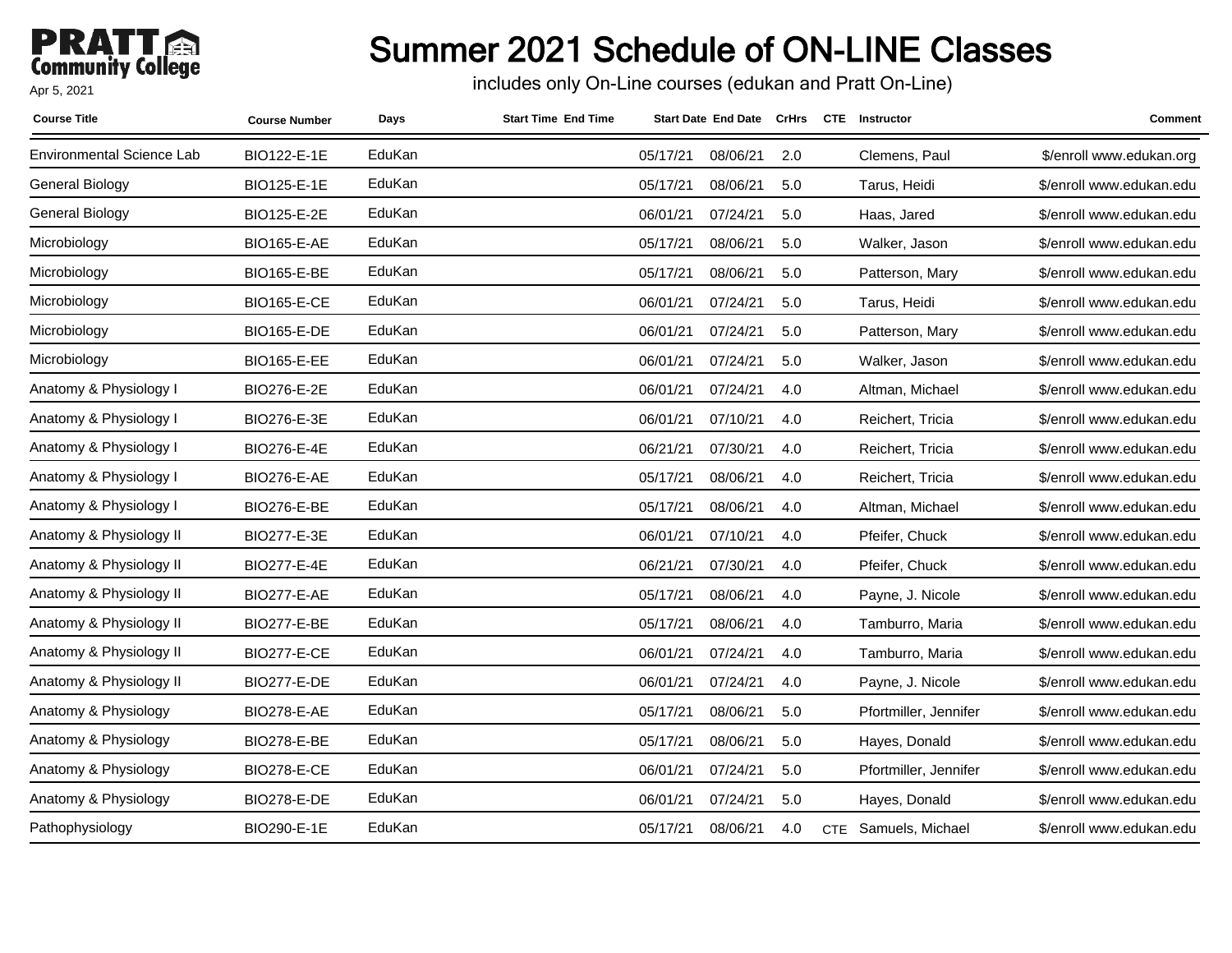

includes only On-Line courses (edukan and Pratt On-Line)

| <b>Course Title</b> | : Number<br>Cours | <b>Days</b> | Start Time<br>Time<br>End | <b>End Date</b><br><b>Start Date</b> | CrHrs | <b>CTE</b> | Instructor | Comment |
|---------------------|-------------------|-------------|---------------------------|--------------------------------------|-------|------------|------------|---------|
|                     |                   |             |                           |                                      |       |            |            |         |

**Business**

| Microcomp Office Apps I      | BUS235-O-1E               | PCC Online | 06/02/21 | 07/02/21 | 3.0 |            | Patton, John                           | Canvas req.              |
|------------------------------|---------------------------|------------|----------|----------|-----|------------|----------------------------------------|--------------------------|
|                              | edukan On-line Offerings: |            |          |          |     |            | <b>ENROLL ON-LINE @ www.edukan.edu</b> |                          |
| Advertising                  | <b>BUS150-E-2E</b>        | EduKan     | 06/01/21 | 07/24/21 | 3.0 |            | CTE Shiao, Ling                        | \$/enroll www.edukan.edu |
| Advertising                  | <b>BUS150-E-4E</b>        | EduKan     | 06/21/21 | 07/30/21 | 3.0 | <b>CTE</b> | Shiao, Ling                            | \$/enroll www.edukan.edu |
| <b>Personal Finance</b>      | <b>BUS176-E-1E</b>        | EduKan     | 05/17/21 | 08/06/21 | 3.0 |            | Hladky, Joyce                          | \$/enroll www.edukan.edu |
| <b>Human Relations</b>       | <b>BUS177-E-2E</b>        | EduKan     | 06/01/21 | 07/24/21 | 3.0 |            | Creach, Lisa                           | \$/enroll www.edukan.org |
| Introduction to Business     | <b>BUS178-E-2E</b>        | EduKan     | 06/01/21 | 07/24/21 | 3.0 | <b>CTE</b> | Hladky, Joyce                          | \$/enroll www.edukan.org |
| <b>Business Ethics</b>       | <b>BUS218-E-1E</b>        | EduKan     | 05/17/21 | 08/06/21 | 3.0 |            | Creach, Lisa                           | \$/enroll www.edukan.org |
| Human Resource Mangement     | BUS221-E-1E               | EduKan     | 05/17/21 | 08/06/21 | 3.0 | <b>CTE</b> | Willhite, Joyce                        | \$/enroll www.edukan.org |
| <b>Business Law</b>          | BUS233-E-1E               | EduKan     | 05/17/21 | 08/06/21 | 3.0 | <b>CTE</b> | Lahargoue, Esther                      | \$/enroll www.edukan.edu |
| <b>Business Law</b>          | BUS233-E-2E               | EduKan     | 06/01/21 | 07/24/21 | 3.0 |            | CTE Lahargoue, Brian                   | \$/enroll www.edukan.edu |
| <b>Business Law</b>          | BUS233-E-3E               | EduKan     | 06/01/21 | 07/10/21 | 3.0 |            | CTE Lahargoue, Esther                  | \$/enroll www.edukan.edu |
| <b>Business Law</b>          | <b>BUS233-E-4E</b>        | EduKan     | 06/21/21 | 07/30/21 | 3.0 |            | CTE Lahargoue, Brian                   | \$/enroll www.edukan.edu |
| Marketing                    | <b>BUS234-E-2E</b>        | EduKan     | 06/01/21 | 07/24/21 | 3.0 | <b>CTE</b> | Shiao, Ling                            | \$/enroll www.edukan.edu |
| Marketing                    | <b>BUS234-E-4E</b>        | EduKan     | 06/21/21 | 07/30/21 | 3.0 |            | CTE Shiao, Ling                        | \$/enroll www.edukan.edu |
| <b>Business Management</b>   | <b>BUS237-E-2E</b>        | EduKan     | 06/01/21 | 07/24/21 | 3.0 |            | CTE Hladky, Joyce                      | \$/enroll www.edukan.org |
| Entrepreneurship             | <b>BUS242-E-2E</b>        | EduKan     | 06/01/21 | 07/24/21 | 3.0 |            | Creach, Lisa                           | \$/enroll www.edukan.edu |
| <b>Medical Terminology</b>   | <b>BUS249-E-1E</b>        | EduKan     | 05/17/21 | 08/06/21 | 3.0 |            | CTE Farrell, Sherry                    | \$/enroll www.edukan.edu |
| <b>Medical Terminology</b>   | <b>BUS249-E-2E</b>        | EduKan     | 06/01/21 | 07/24/21 | 3.0 |            | CTE Farrell, Sherry                    | \$/enroll www.edukan.edu |
| Principles of Macroeconomics | <b>BUS276-E-2E</b>        | EduKan     | 06/01/21 | 07/24/21 | 3.0 |            | Bryant, Gene                           | \$/enroll www.edukan.edu |
| Principles of Microeconomics | <b>BUS277-E-2E</b>        | EduKan     | 06/01/21 | 07/24/21 | 3.0 |            | Bryant, Gene                           | \$/enroll www.edukan.edu |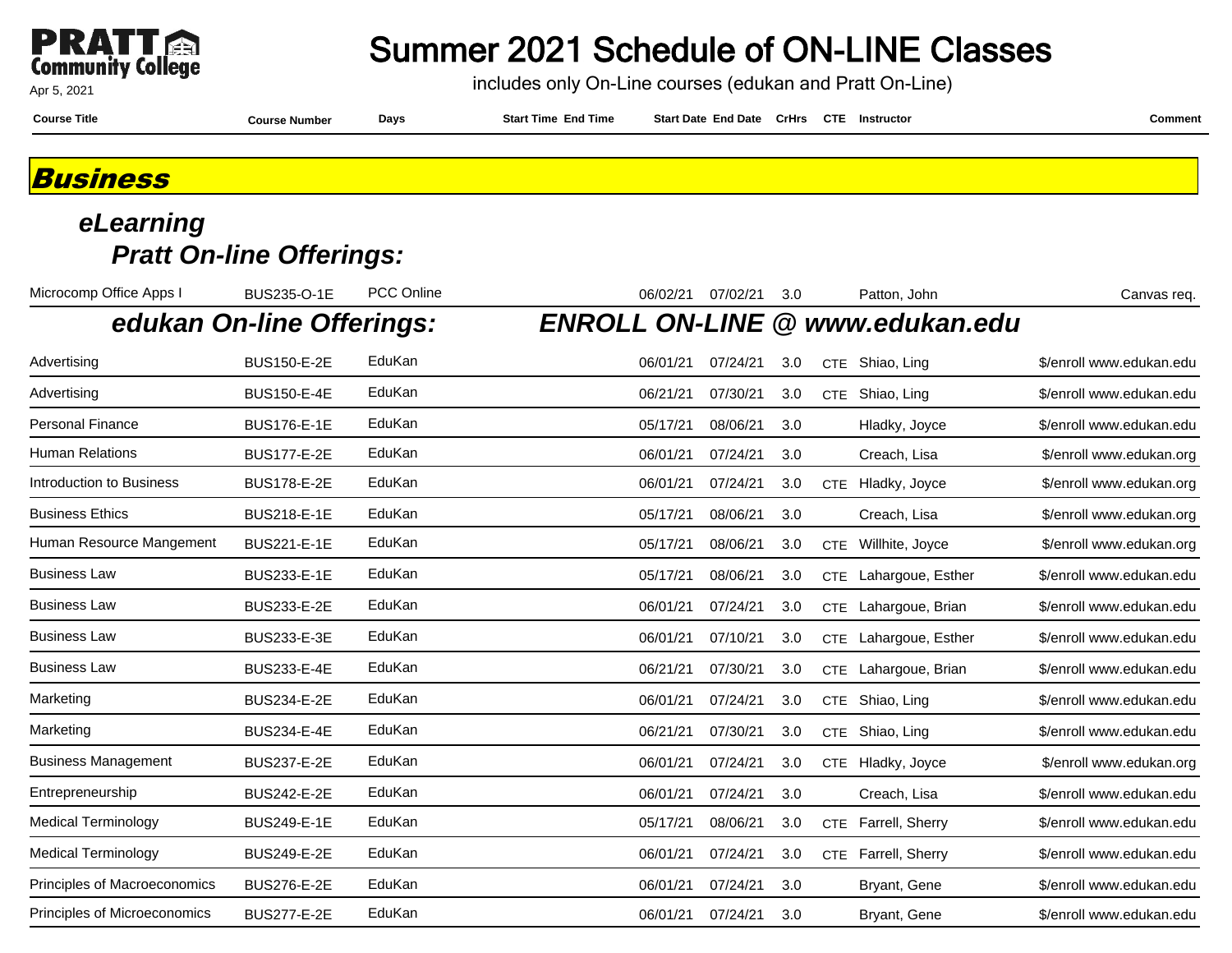

includes only On-Line courses (edukan and Pratt On-Line)

| <b>Course Title</b>                | <b>Course Number</b> | Days   | <b>End Time</b><br>Start Time | <b>Start Date End Date</b> | CrHrs | CTE<br>Instructor | Comment                      |
|------------------------------------|----------------------|--------|-------------------------------|----------------------------|-------|-------------------|------------------------------|
| Statistics<br>Business<br>Economic | <b>BUS278-E-1E</b>   | EduKan | 15/17/21                      | 08/06/2                    | 3.C   | Creach,<br>Lisa   | "S/enrol<br>I www.edukan.org |

### **Chemistry**

# **eLearning**

### **edukan On-line Offerings: ENROLL ON-LINE @ www.edukan.edu**

| <b>Fundamentals of Chemistry</b> | CHM176-E-1E | EduKan | 05/17/21 | 08/06/21 | -5.0 | Tews, Jason     | \$/enroll www.edukan.edu |
|----------------------------------|-------------|--------|----------|----------|------|-----------------|--------------------------|
| <b>Fundamentals of Chemistry</b> | CHM176-E-2E | EduKan | 06/01/21 | 07/24/21 | 5.0  | Tews. Jason     | \$/enroll www.edukan.edu |
| General Chemistry I              | CHM186-E-1E | EduKan | 05/17/21 | 08/06/21 | 5.0  | Clemens, Paul   | \$/enroll www.edukan.edu |
| General Chemistry I              | CHM186-E-2E | EduKan | 06/01/21 | 07/24/21 | 5.0  | Marshall, Karen | \$/enroll www.edukan.edu |
| Gen Chem II & Qual Analysis      | CHM187-E-1E | EduKan | 05/17/21 | 08/06/21 | 5.0  | Clemens, Paul   | \$/enroll www.edukan.edu |
| Gen Chem II & Qual Analysis      | CHM187-E-2E | EduKan | 06/01/21 | 07/24/21 | .5.0 | Marshall, Karen | \$/enroll www.edukan.edu |

### **Communications**

#### **eLearning Pratt On-line Offerings:**

| <b>Public Speaking</b>              | COM276-O-1E | <b>PCC Online</b> | Wilson, Heather<br>07/02/21<br>06/02/21<br>3.0 | Canvas req.              |
|-------------------------------------|-------------|-------------------|------------------------------------------------|--------------------------|
| edukan On-line Offerings:           |             |                   | <b>ENROLL ON-LINE @ www.edukan.edu</b>         |                          |
| <b>Interpersonal Communications</b> | COM106-E-1E | EduKan            | 08/06/21<br>Carr, Stacey<br>05/17/21<br>3.0    | \$/enroll www.edukan.edu |
| Interpersonal Communications        | COM106-E-2E | EduKan            | 07/24/21<br>Carr, Stacey<br>06/01/21<br>-3.0   | \$/enroll www.edukan.edu |
| <b>Public Speaking</b>              | COM276-E-1E | EduKan            | Oleson, Angela<br>08/06/21<br>05/17/21<br>-3.0 | \$/enroll www.edukan.edu |
| <b>Public Speaking</b>              | COM276-E-2E | EduKan            | 07/24/21<br>Oleson, Angela<br>06/01/21<br>3.0  | \$/enroll www.edukan.edu |

Apr 5, 2021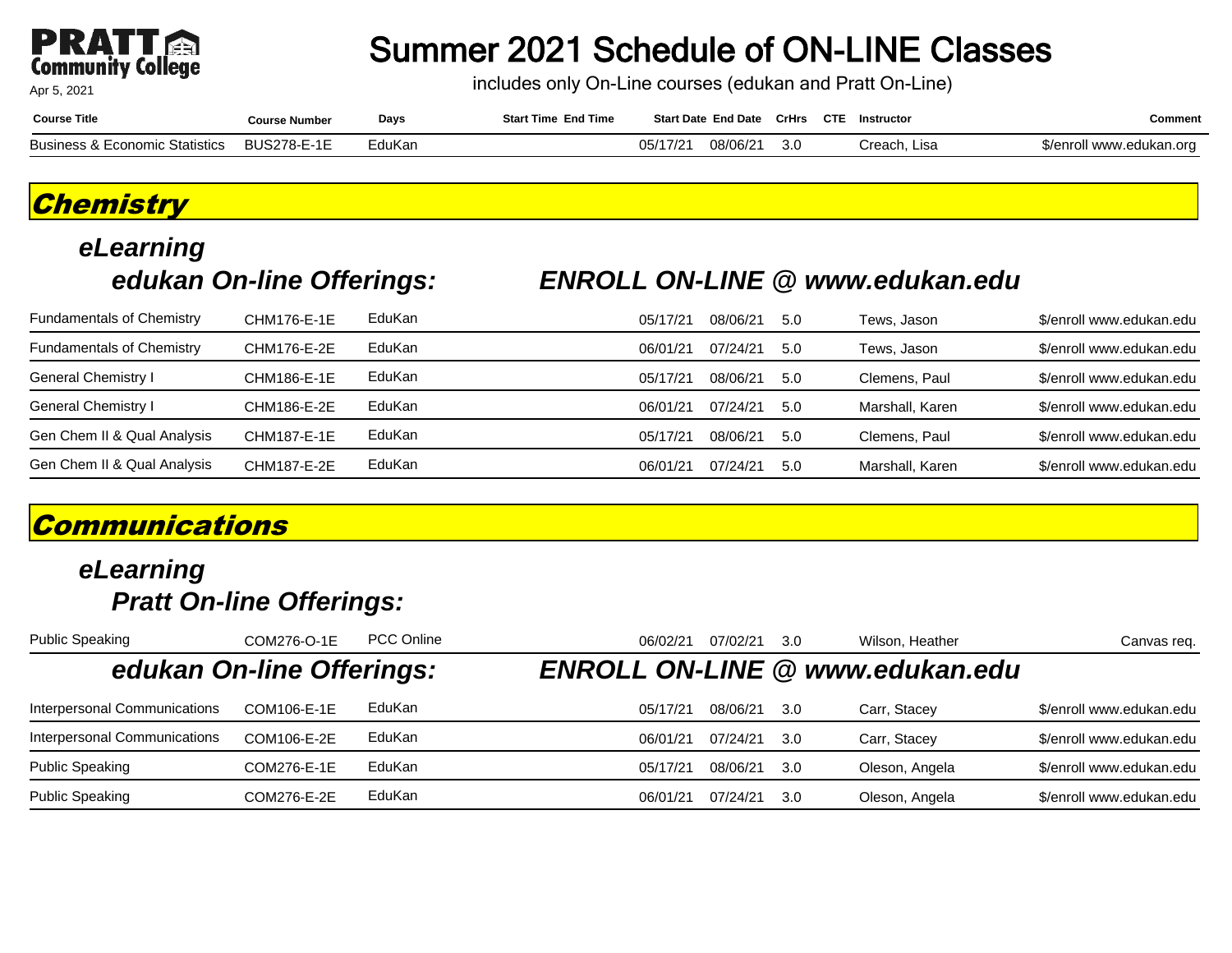

includes only On-Line courses (edukan and Pratt On-Line)

**Course Title Course Number Days Start Time End Time Start Date End Date CrHrs Instructor Comment CTE**

**Computer Science**

**eLearning**

## **edukan On-line Offerings: ENROLL ON-LINE @ www.edukan.edu**

| Introduction to Computers | CSC176-E-2E | EduKan | 06/01/21 | 07/24/21 | - 30 | Flax. Deedee     | \$/enroll www.edukan.edu |
|---------------------------|-------------|--------|----------|----------|------|------------------|--------------------------|
| Introduction to Computers | CSC176-E-4E | EduKan | 06/21/21 | 07/30/21 | - 30 | Bryant, Gene     | \$/enroll www.edukan.edu |
| Web Page Design           | CSC201-E-1E | EduKan | 05/17/21 | 08/06/21 | 3.0  | CTE Flax. Deedee | \$/enroll www.edukan.edu |

### **Education**

#### **eLearning Pratt On-line Offerings:**

| Child Play & Games        | EDU139-O-1E               | <b>PCC Online</b> | 06/02/21 | 07/02/21 | 3.0 | Etheridge, Meagan                      |                          |
|---------------------------|---------------------------|-------------------|----------|----------|-----|----------------------------------------|--------------------------|
| Found of Modern Education | EDU177-O-1E               | <b>PCC Online</b> | 06/02/21 | 07/02/21 | 3.0 | Etheridge, Meagan                      |                          |
|                           | edukan On-line Offerings: |                   |          |          |     | <b>ENROLL ON-LINE @ www.edukan.edu</b> |                          |
| Orientation:              | EDU111-E-2E               | EduKan            | 06/01/21 | 07/24/21 | 1.0 | Lundgren, Kirsten                      | \$/enroll www.edukan.edu |
| Found of Modern Education | EDU177-E-1E               | EduKan            | 05/17/21 | 08/06/21 | 3.0 | Petrilla, Jamie                        | \$/enroll www.edukan.edu |
| Found of Modern Education | EDU177-E-2E               | EduKan            | 06/01/21 | 07/24/21 | 3.0 | Petrilla, Jamie                        | \$/enroll www.edukan.edu |
| Children's Literature     | EDU277-E-1E               | EduKan            | 05/17/21 | 08/06/21 | 3.0 | Lundgren, Kirsten                      | \$/enroll www.edukan.edu |
| Children's Literature     | EDU277-E-2E               | EduKan            | 06/01/21 | 07/24/21 | 3.0 | Lundgren, Kirsten                      | \$/enroll www.edukan.edu |

### **English**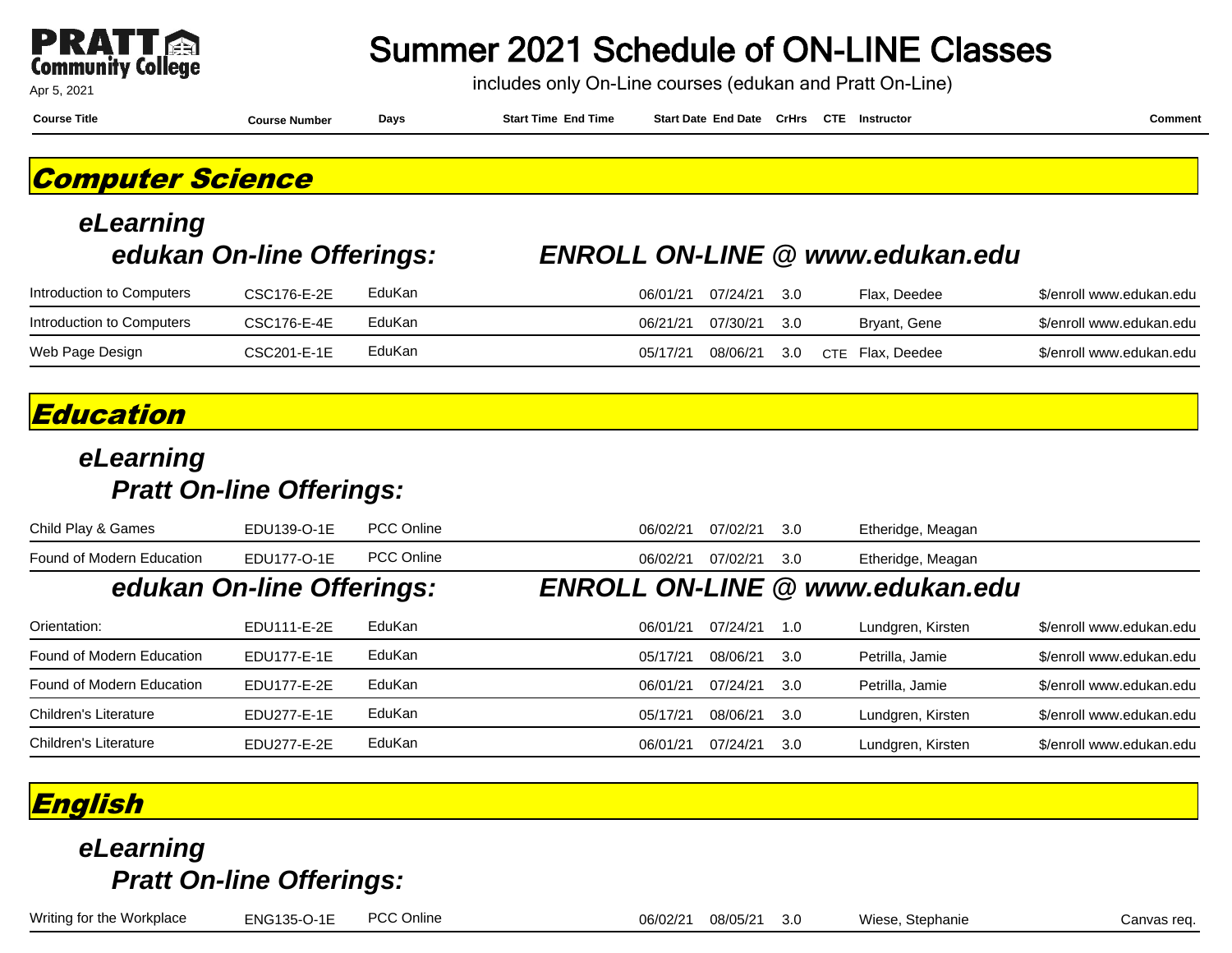#### **PRA1** lea **Community College**

Apr 5, 2021

### Summer 2021 Schedule of ON-LINE Classes

includes only On-Line courses (edukan and Pratt On-Line)

| Wiese, Stephanie<br>Canvas Req.<br><b>ENROLL ON-LINE @ www.edukan.edu</b><br>\$/enroll www.edukan.edu<br>Hart, Nick<br>Theis, Cheryl<br>\$/enroll www.edukan.edu |
|------------------------------------------------------------------------------------------------------------------------------------------------------------------|
|                                                                                                                                                                  |
|                                                                                                                                                                  |
|                                                                                                                                                                  |
|                                                                                                                                                                  |
| Astacio, James<br>\$/enroll www.edukan.edu                                                                                                                       |
| Hart, Nick<br>\$/enroll www.edukan.edu                                                                                                                           |
| Metz, Allan<br>\$/enroll www.edukan.edu                                                                                                                          |
| \$/enroll www.edukan.edu<br>Metz, Allan                                                                                                                          |
| \$/enroll www.edukan.edu<br>Astacio, James                                                                                                                       |
| Mustell, Sher<br>\$/enroll www.edukan.edu                                                                                                                        |
| \$/enroll www.edukan.edu<br>Metz, Allan                                                                                                                          |
| \$/enroll www.edukan.edu<br>Hart, Nick                                                                                                                           |
| Mustell, Sher<br>\$/enroll www.edukan.edu                                                                                                                        |
| \$/enroll www.edukan.edu<br>Metz, Allan                                                                                                                          |
|                                                                                                                                                                  |

### **Health, Physical Education & Recreation**

| eLearning<br>edukan On-line Offerings: |                    |        | <b>ENROLL ON-LINE @ www.edukan.edu</b>       |                          |
|----------------------------------------|--------------------|--------|----------------------------------------------|--------------------------|
| Lifestyle Management                   | HPR176-E-2E        | EduKan | 07/24/21<br>Jilka. Joan<br>06/01/21<br>2.0   | \$/enroll www.edukan.edu |
| Personal & Community Health            | <b>HPR177-E-1E</b> | EduKan | 08/06/21<br>Jilka, Joan<br>- 3.0<br>05/17/21 | \$/enroll www.edukan.edu |

### **History**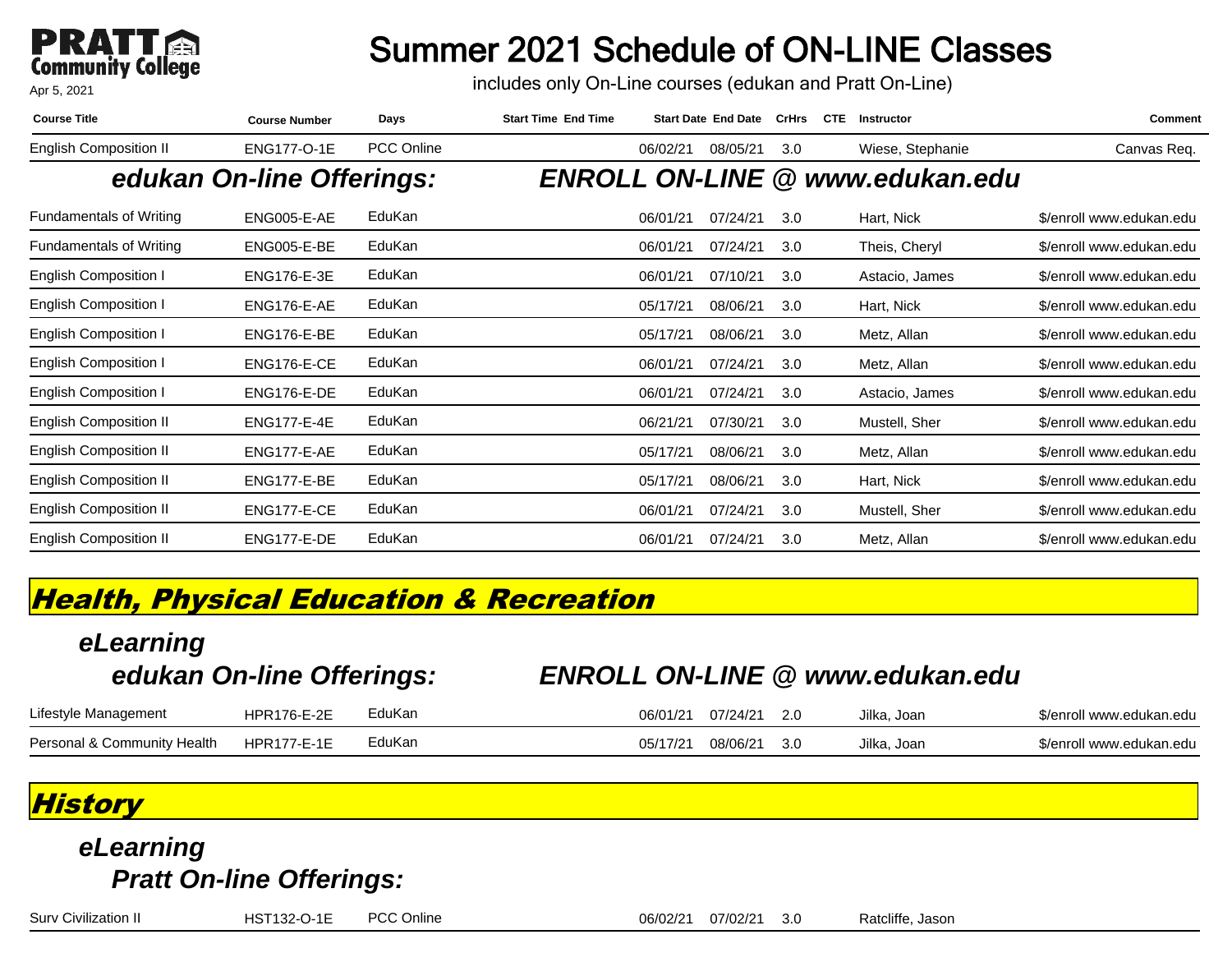

includes only On-Line courses (edukan and Pratt On-Line)

| <b>Course Title</b>          | <b>Course Number</b>      | Days   | <b>Start Time End Time</b> |          | <b>Start Date End Date</b> | <b>CrHrs</b> | <b>CTE</b> | Instructor                             | <b>Comment</b>           |
|------------------------------|---------------------------|--------|----------------------------|----------|----------------------------|--------------|------------|----------------------------------------|--------------------------|
|                              | edukan On-line Offerings: |        |                            |          |                            |              |            | <b>ENROLL ON-LINE @ www.edukan.edu</b> |                          |
| Surv Civilization I          | <b>HST131-E-1E</b>        | EduKan |                            | 05/17/21 | 08/06/21                   | 3.0          |            | Thompson, Sandra                       | \$/enroll www.edukan.edu |
| <b>Sury Civilization I</b>   | <b>HST131-E-2E</b>        | EduKan |                            | 06/01/21 | 07/24/21                   | 3.0          |            | Olsen, Jeffrey                         | \$/enroll www.edukan.edu |
| American History to 1865     | <b>HST176-E-1E</b>        | EduKan |                            | 05/17/21 | 08/06/21                   | 3.0          |            | Thompson, Sandra                       | \$/enroll www.edukan.edu |
| American History to 1865     | <b>HST176-E-2E</b>        | EduKan |                            | 06/01/21 | 07/24/21                   | 3.0          |            | Olsen, Jeffrey                         | \$/enroll www.edukan.edu |
| American History to 1865     | <b>HST176-E-3E</b>        | EduKan |                            | 06/01/21 | 07/10/21                   | 3.0          |            | Olsen, Jeffrey                         | \$/enroll www.edukan.edu |
| Amer History 1865 to Present | <b>HST177-E-1E</b>        | EduKan |                            | 05/17/21 | 08/06/21                   | 3.0          |            | Olsen, Jeffrey                         | \$/enroll www.edukan.edu |
| Amer History 1865 to Present | <b>HST177-E-4E</b>        | EduKan |                            | 06/21/21 | 07/30/21                   | 3.0          |            | Olsen, Jeffrey                         | \$/enroll www.edukan.edu |

### **Literature**

## **eLearning**

#### **edukan On-line Offerings: ENROLL ON-LINE @ www.edukan.edu**

| <b>World Literature</b> | LIT176-E-2E | EduKan | 06/01/21 | 07/24/21 | - 30 | Ryan, Steve    | \$/enroll www.edukan.edu |
|-------------------------|-------------|--------|----------|----------|------|----------------|--------------------------|
| American Literature I   | LIT202-E-1E | EduKan | 05/17/21 | 08/06/21 | 30   | Holwerda, Jane | \$/enroll www.edukan.org |
| American Literature I   | LIT202-E-2E | EduKan | 06/01/21 | 07/24/21 | - 30 | Ryan, Steve    | \$/enroll www.edukan.org |

### **Mathematics**

| <b>Technical Math</b>            | MTH126-O-1E               | <b>PCC Online</b> | 07/02/21<br>06/02/21<br>Egging, Jenny<br>.3.O  | Canvas req.              |
|----------------------------------|---------------------------|-------------------|------------------------------------------------|--------------------------|
| College Algebra                  | MTH178-O-1E               | <b>PCC Online</b> | 08/05/21<br>06/02/21<br>Jackson, Sarah<br>3.0  | Canvas req.              |
|                                  | edukan On-line Offerings: |                   | <b>ENROLL ON-LINE @ www.edukan.edu</b>         |                          |
| <b>Basic Applied Mathematics</b> | MTH075-E-AE               | EduKan            | 07/24/21<br>Jackson, Sarah<br>06/01/21<br>-3.0 | \$/enroll www.edukan.edu |
| <b>Basic Applied Mathematics</b> | MTH075-E-BE               | EduKan            | 07/24/21<br>Wenzel, Leslie<br>06/01/21<br>-3.0 | \$/enroll www.edukan.edu |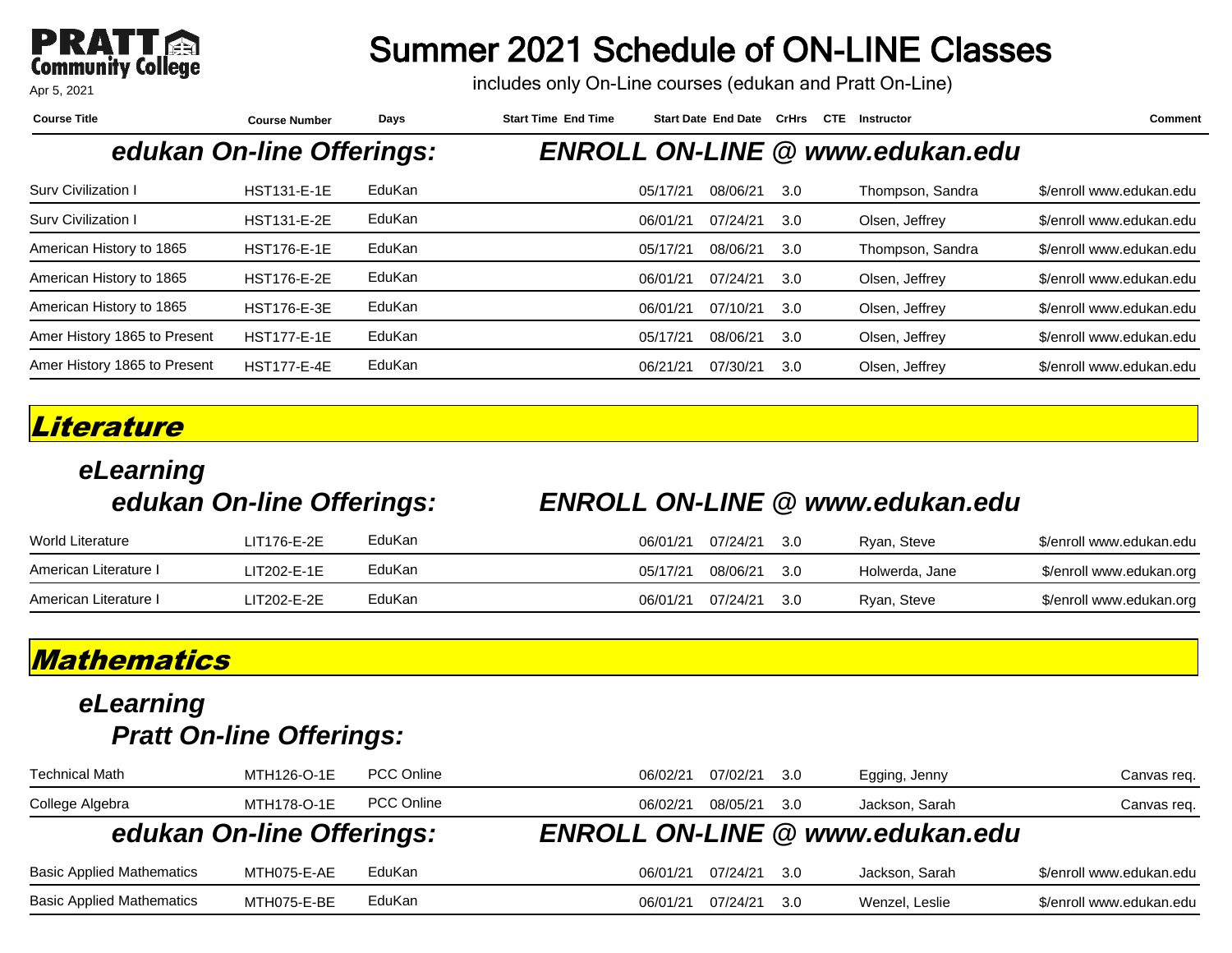#### **PRAT** Ta **Community College** Apr 5, 2021

## Summer 2021 Schedule of ON-LINE Classes

includes only On-Line courses (edukan and Pratt On-Line)

| <b>Course Title</b>                          | <b>Course Number</b> | Days   | <b>Start Time End Time</b> |          | <b>Start Date End Date</b> | <b>CrHrs</b> | <b>CTE</b> | Instructor       | <b>Comment</b>           |
|----------------------------------------------|----------------------|--------|----------------------------|----------|----------------------------|--------------|------------|------------------|--------------------------|
| Beginning Algebra                            | MTH076-E-1E          | EduKan |                            | 05/17/21 | 08/06/21                   | 3.0          |            | Wenzel, Leslie   | \$/enroll www.edukan.edu |
| Beginning Algebra                            | MTH076-E-2E          | EduKan |                            | 06/01/21 | 07/24/21                   | 3.0          |            | Irvin, Sally     | \$/enroll www.edukan.edu |
| Intermediate Algebra                         | MTH130-E-1E          | EduKan |                            | 05/17/21 | 08/06/21                   | 3.0          |            | Goymerac, Addie  | \$/enroll www.edukan.edu |
| Intermediate Algebra                         | MTH130-E-4E          | EduKan |                            | 06/21/21 | 07/30/21                   | 3.0          |            | Goymerac, Addie  | \$/enroll www.edukan.edu |
| Intermediate Algebra                         | MTH130-E-BE          | EduKan |                            | 06/01/21 | 07/24/21                   | 3.0          |            | Irvin, Sally     | \$/enroll www.edukan.edu |
| Intermediate Algebra                         | <b>MTH130-E-CE</b>   | EduKan |                            | 06/01/21 | 07/24/21                   | 3.0          |            | Goymerac, Addie  | \$/enroll www.edukan.edu |
| Intermediate Algebra with Review MTH131-E-1E |                      | EduKan |                            | 05/17/21 | 08/06/21                   | 3.0          |            | Bosworth, David  | \$/enroll www.edukan.org |
| College Algebra                              | MTH178-E-4E          | EduKan |                            | 06/21/21 | 07/30/21                   | 3.0          |            | Davied, Angela   | \$/enroll www.edukan.org |
| College Algebra                              | MTH178-E-AE          | EduKan |                            | 05/17/21 | 08/06/21                   | 3.0          |            | Davied, Angela   | \$/enroll www.edukan.org |
| College Algebra                              | MTH178-E-BE          | EduKan |                            | 05/17/21 | 08/06/21                   | 3.0          |            | Bruce, Susan     | \$/enroll www.edukan.org |
| College Algebra                              | MTH178-E-CE          | EduKan |                            | 06/01/21 | 07/24/21                   | 3.0          |            | Davied, Angela   | \$/enroll www.edukan.org |
| College Algebra                              | MTH178-E-DE          | EduKan |                            | 06/01/21 | 07/24/21                   | 3.0          |            | Bruce, Susan     | \$/enroll www.edukan.org |
| <b>Elementary Statistics</b>                 | MTH181-E-1E          | EduKan |                            | 05/17/21 | 08/06/21                   | 3.0          |            | Dowell, Luke     | \$/enroll www.edukan.edu |
| <b>Elementary Statistics</b>                 | MTH181-E-2E          | EduKan |                            | 06/01/21 | 07/24/21                   | 3.0          |            | Goymerac, Addie  | \$/enroll www.edukan.edu |
| <b>Calculus Methods</b>                      | MTH187-E-1E          | EduKan |                            | 05/17/21 | 08/06/21                   | 4.0          |            | Summer, Jonathan | \$/enroll www.edukan.edu |

### **Modern Distribution Sales & Management**

| Introduction to Industrial<br>$     -$ | DSM100-O-1E | <b>PCC Online</b> | 06/02/21 | 08/05/21 | 3.0 CTE Egging, Jenny | Canvas Required |
|----------------------------------------|-------------|-------------------|----------|----------|-----------------------|-----------------|
| Sales in Distribution                  | DSM102-O-1E | <b>PCC Online</b> | 06/24/21 | 08/05/21 | 3.0 CTE Egging, Jenny | Canvas Required |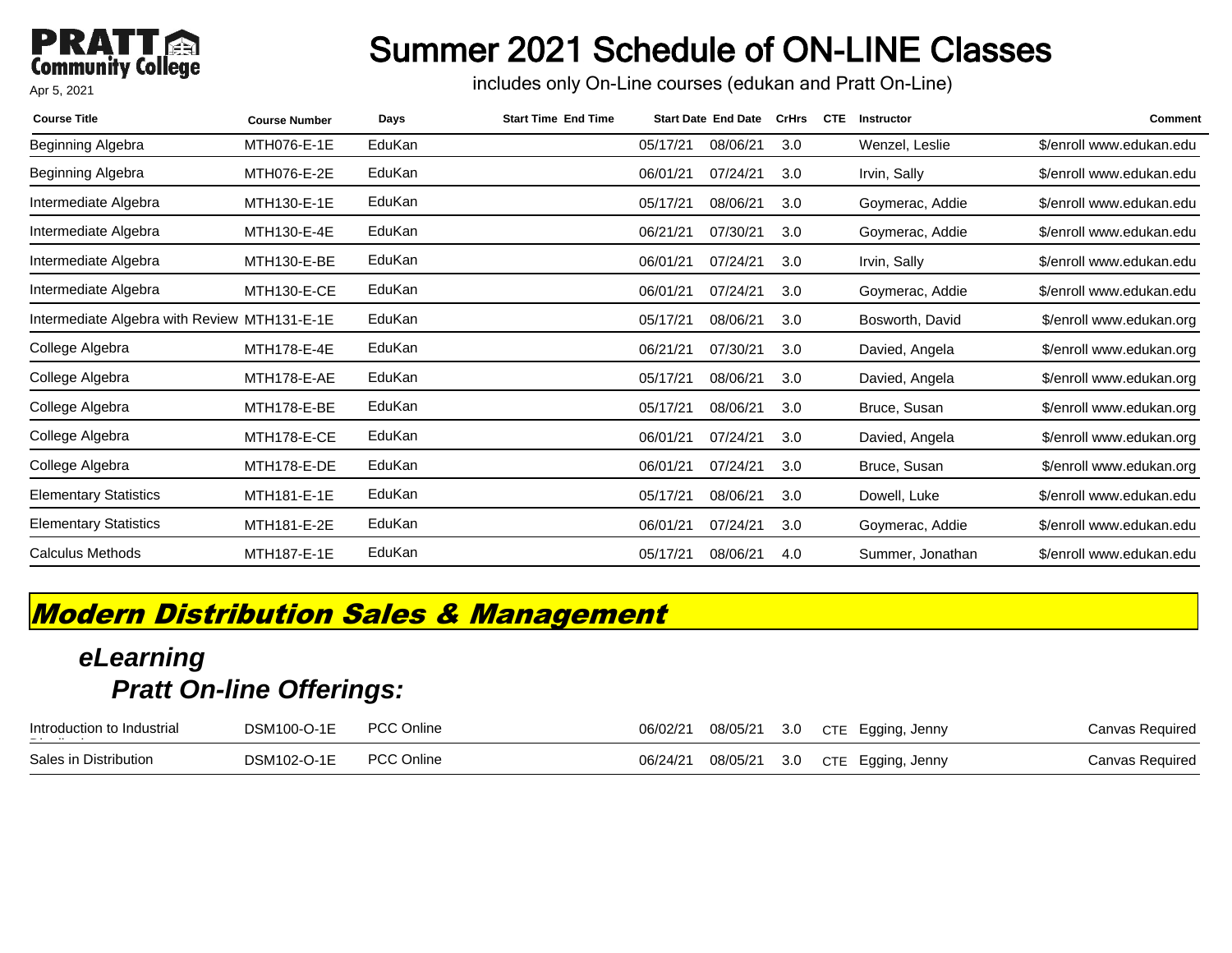

includes only On-Line courses (edukan and Pratt On-Line)

| <b>Course Title</b>           | <b>Course Number</b>            | Days              | <b>Start Time End Time</b> | Start Date End Date CrHrs CTE Instructor |     |                                        | <b>Comment</b>           |
|-------------------------------|---------------------------------|-------------------|----------------------------|------------------------------------------|-----|----------------------------------------|--------------------------|
| <b>Modern Languages</b>       |                                 |                   |                            |                                          |     |                                        |                          |
| eLearning                     |                                 |                   |                            |                                          |     |                                        |                          |
|                               | edukan On-line Offerings:       |                   |                            |                                          |     | <b>ENROLL ON-LINE @ www.edukan.edu</b> |                          |
| <b>Elementary Spanish I</b>   | <b>MLN176-E-1E</b>              | EduKan            |                            | 05/17/21<br>08/06/21                     | 5.0 | Workman, Amber                         | \$/enroll www.edukan.edu |
| <b>Elementary Spanish II</b>  | <b>MLN177-E-1E</b>              | EduKan            |                            | 08/06/21<br>05/17/21                     | 5.0 | Workman, Amber                         | \$/enroll www.edukan.edu |
| Music                         |                                 |                   |                            |                                          |     |                                        |                          |
| eLearning                     |                                 |                   |                            |                                          |     |                                        |                          |
|                               | <b>Pratt On-line Offerings:</b> |                   |                            |                                          |     |                                        |                          |
| Introduction to Music         | <b>MUS176-O-1E</b>              | <b>PCC Online</b> |                            | 07/06/21<br>08/05/21                     | 3.0 | Herndon, Bradley                       | Canvas req.              |
|                               | edukan On-line Offerings:       |                   |                            |                                          |     | <b>ENROLL ON-LINE @ www.edukan.edu</b> |                          |
| Introduction to Music         | <b>MUS176-E-3E</b>              | EduKan            |                            | 06/01/21<br>07/10/21                     | 3.0 | Fryberger, Vern                        | \$/enroll www.edukan.edu |
| Philosophy                    |                                 |                   |                            |                                          |     |                                        |                          |
| eLearning                     |                                 |                   |                            |                                          |     |                                        |                          |
|                               | edukan On-line Offerings:       |                   |                            |                                          |     | <b>ENROLL ON-LINE @ www.edukan.edu</b> |                          |
| Introduction to Old Testament | PHL105-E-1E                     | EduKan            |                            | 05/17/21<br>08/06/21                     | 3.0 | Stahl, Frank                           | \$/enroll www.edukan.edu |
| Introduction to Old Testament | PHL105-E-2E                     | EduKan            |                            | 06/01/21<br>07/24/21                     | 3.0 | Allison, Geth                          | \$/enroll www.edukan.org |
| Introduction to the New       | PHL106-E-1E                     | EduKan            |                            | 05/17/21<br>08/06/21                     | 3.0 | Stahl, Frank                           | \$/enroll www.edukan.edu |
| Introduction to the New       | PHL106-E-2E                     | EduKan            |                            | 06/01/21<br>07/24/21                     | 3.0 | Allison, Geth                          | \$/enroll www.edukan.edu |
| Intro To Philosophy           | PHL130-E-1E                     | EduKan            |                            | 05/17/21<br>08/06/21                     | 3.0 | Stahl, Frank                           | \$/enroll www.edukan.edu |
| Intro To Philosophy           | PHL130-E-2E                     | EduKan            |                            | 07/24/21<br>06/01/21                     | 3.0 | Arandia, Mark                          | \$/enroll www.edukan.edu |

Introduction to Ethics **PHL276-E-1E** EduKan **COM** 25/17/21 08/06/21 3.0 Stahl, Frank \$/enroll www.edukan.edu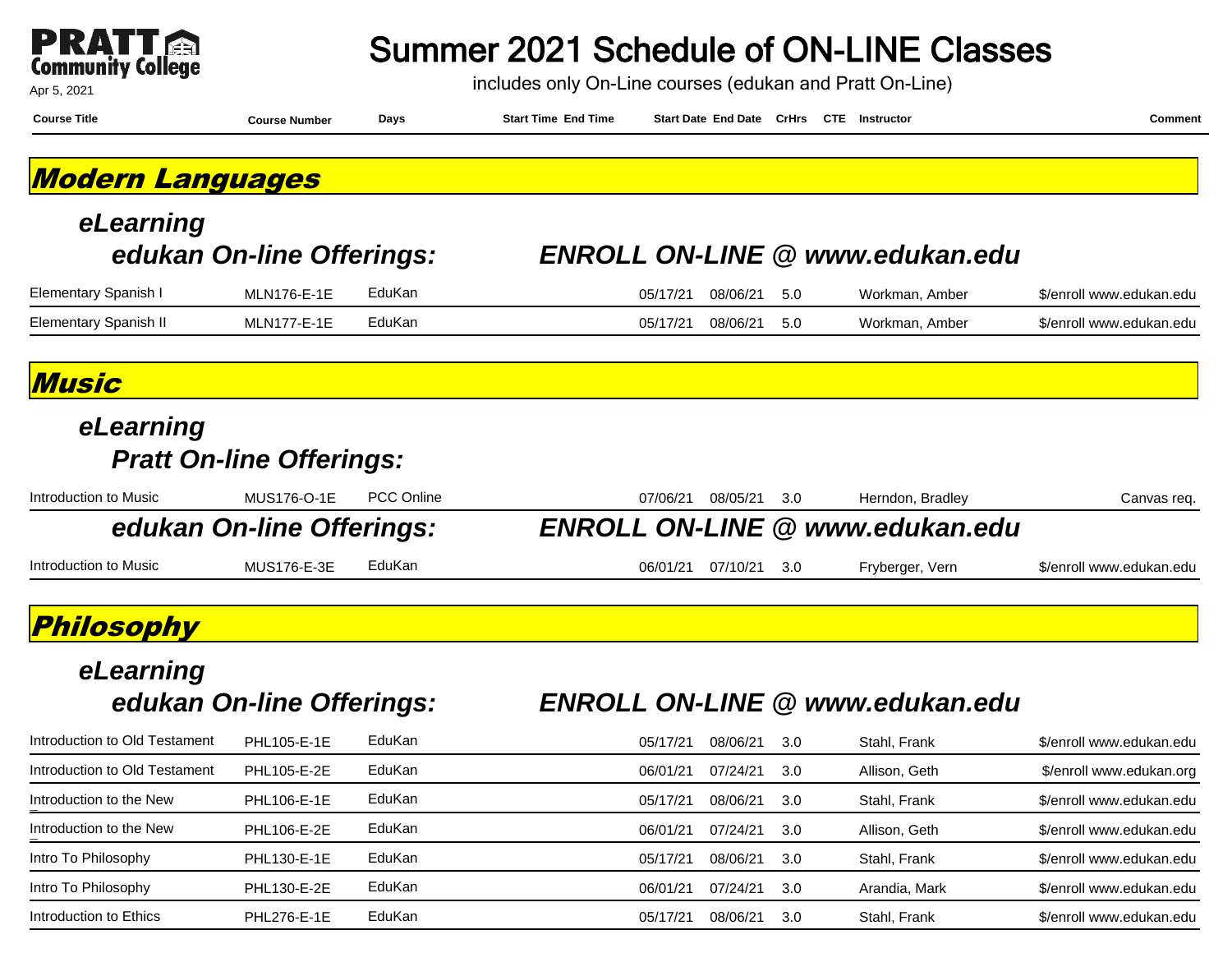

includes only On-Line courses (edukan and Pratt On-Line)

| <b>Course Title</b>    | <b>Course Number.</b> | Days   | <b>Start Time End Time</b> |          | <b>Start Date End Date</b> | <b>CrHrs</b> | <b>CTE</b> | Instructor      | Comment                  |
|------------------------|-----------------------|--------|----------------------------|----------|----------------------------|--------------|------------|-----------------|--------------------------|
| Introduction to Ethics | l 276-F-2F<br>--      | EduKan |                            | 06/01/21 | <u>າ7/24/21</u><br>07      | 3.0          |            | Mark<br>Arandia | \$/enroll www.edukan.edu |

### **Physical Science**

# **eLearning**

### **edukan On-line Offerings: ENROLL ON-LINE @ www.edukan.edu**

| <b>Physical Science</b>   | <b>PSC176-E-1E</b> | EduKan | 05/17/21 | 08/06/21 | -5.0 | McGovern. Thomas | \$/enroll www.edukan.edu |
|---------------------------|--------------------|--------|----------|----------|------|------------------|--------------------------|
| Introduction to Geology   | <b>PSC177-E-1E</b> | EduKan | 05/17/21 | 08/06/21 | -50  | Abanda, Peter    | \$/enroll www.edukan.edu |
| Introduction to Astronomy | <b>PSC178-E-2E</b> | EduKan | 06/01/21 | 07/24/21 |      | Hook. Darrin     | \$/enroll www.edukan.edu |

### **Physics**

| eLearning<br>edukan On-line Offerings: |                    |        |          |          | <b>ENROLL ON-LINE @ www.edukan.edu</b> |                 |                          |
|----------------------------------------|--------------------|--------|----------|----------|----------------------------------------|-----------------|--------------------------|
| General Physics I                      | <b>PHS251-E-1E</b> | EduKan | 05/17/21 | 08/06/21 | -5.0                                   | Hook, Darrin    | \$/enroll www.edukan.edu |
| Gen Physics II                         | <b>PHS252-E-1E</b> | EduKan | 05/17/21 | 08/06/21 | -5.0                                   | Kennedy, Joshua | \$/enroll www.edukan.edu |
|                                        |                    |        |          |          |                                        |                 |                          |

### **Political Science**

## **eLearning**

#### **edukan On-line Offerings: ENROLL ON-LINE @ www.edukan.edu**

| American Government | POS176-E-2E | EduKan | 06/01/21 | 07/24/21 | - 30  | Lahargoue, Brian  | \$/enroll www.edukan.edu |
|---------------------|-------------|--------|----------|----------|-------|-------------------|--------------------------|
| American Government | POS176-E-3E | EduKan | 06/01/21 | 07/10/21 | - 3.0 | Lahargoue, Esther | \$/enroll www.edukan.edu |
| American Government | POS176-E-4E | EduKan | 06/21/21 | 07/30/21 |       | Lahargoue, Brian  | \$/enroll www.edukan.edu |

Apr 5, 2021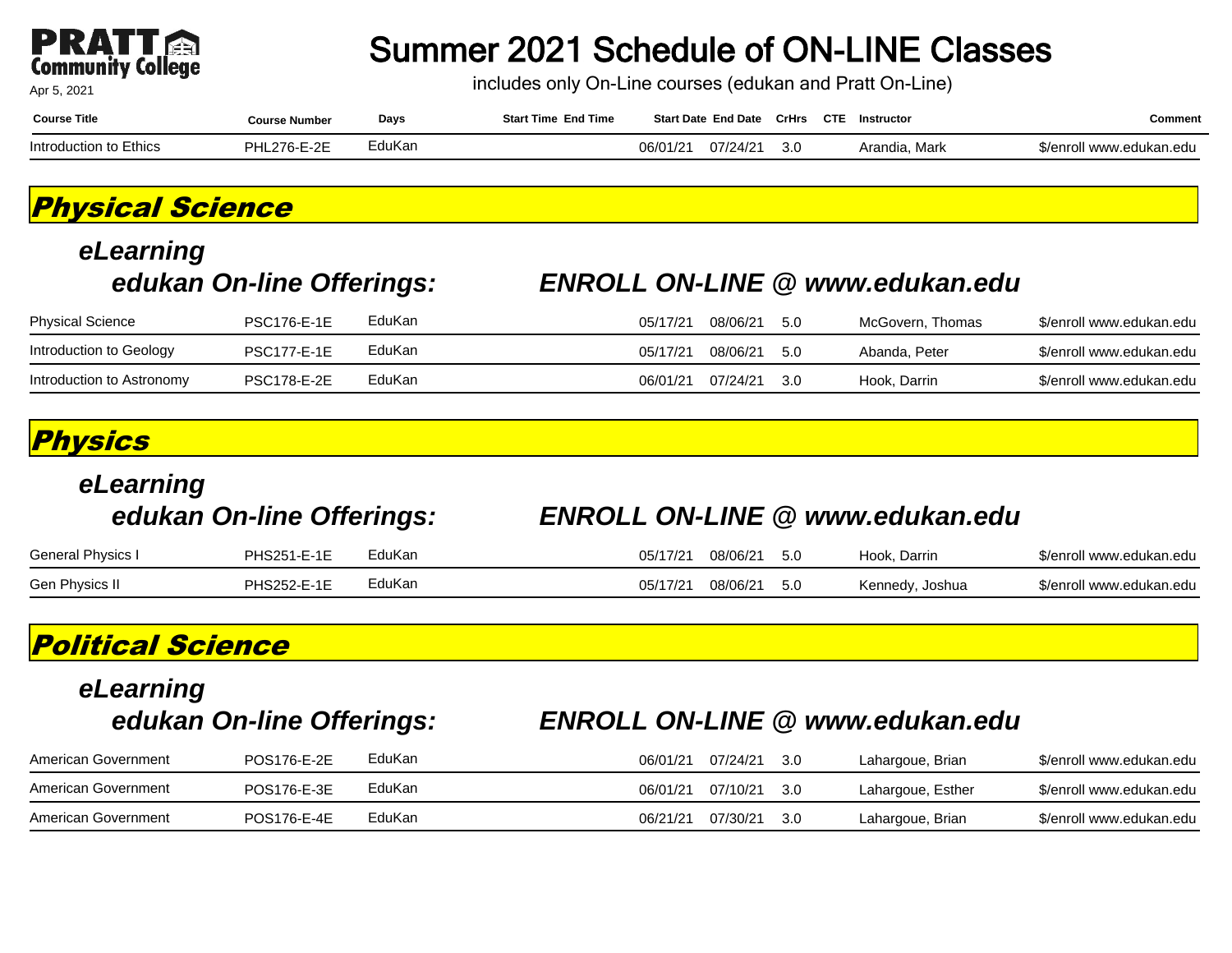

includes only On-Line courses (edukan and Pratt On-Line)

| <b>Course Title</b><br>Cour∶ | <b>Day</b><br>e Number | <b>End Time</b><br>Start<br>Time | <b>Start Date</b><br><b>End Date</b> | CrHrs | <b>CTF</b> | Instructor | ∶omment |
|------------------------------|------------------------|----------------------------------|--------------------------------------|-------|------------|------------|---------|
|                              |                        |                                  |                                      |       |            |            |         |

**Psychology**

#### **eLearning Pratt On-line Offerings:**

| Developmental Psych | PSY132-O-1E               | <b>PCC Online</b> | 07/06/21 | 08/05/21 | 3.0 | Wade, Amanda                           | Canvas Req.              |
|---------------------|---------------------------|-------------------|----------|----------|-----|----------------------------------------|--------------------------|
| General Psychology  | <b>PSY176-O-1E</b>        | <b>PCC Online</b> | 06/02/21 | 07/02/21 | 3.0 | Wade, Amanda                           | Canvas req.              |
|                     | edukan On-line Offerings: |                   |          |          |     | <b>ENROLL ON-LINE @ www.edukan.edu</b> |                          |
| Developmental Psych | <b>PSY132-E-1E</b>        | EduKan            | 05/17/21 | 08/06/21 | 3.0 | Whitehill, Judy                        | \$/enroll www.edukan.edu |
| Developmental Psych | <b>PSY132-E-2E</b>        | EduKan            | 06/01/21 | 07/24/21 | 3.0 | Carter, Krista                         | \$/enroll www.edukan.edu |
| Developmental Psych | <b>PSY132-E-3E</b>        | EduKan            | 06/01/21 | 07/10/21 | 3.0 | Whitehill, Judy                        | \$/enroll www.edukan.edu |
| Developmental Psych | <b>PSY132-E-4E</b>        | EduKan            | 06/21/21 | 07/30/21 | 3.0 | Carter, Krista                         | \$/enroll www.edukan.edu |
| General Psychology  | <b>PSY176-E-1E</b>        | EduKan            | 05/17/21 | 08/06/21 | 3.0 | Wiebe, Robin                           | \$/enroll www.edukan.edu |
| General Psychology  | <b>PSY176-E-2E</b>        | EduKan            | 06/01/21 | 07/24/21 | 3.0 | Triscornia, Star                       | \$/enroll www.edukan.edu |
| General Psychology  | <b>PSY176-E-3E</b>        | EduKan            | 06/01/21 | 07/10/21 | 3.0 | Hutcheson, Tammy                       | \$/enroll www.edukan.org |
| General Psychology  | <b>PSY176-E-4E</b>        | EduKan            | 06/21/21 | 07/30/21 | 3.0 | Hutcheson, Tammy                       | \$/enroll www.edukan.edu |

### **Social Science**

# **eLearning**

#### **edukan On-line Offerings: ENROLL ON-LINE @ www.edukan.edu**

| Intro Law Enforcement    | SSC161-E-2E | EduKan | 06/01/21 | 07/24/21 | 3.0 | Bove-Doe, Koifi       | \$/enroll www.edukan.edu |
|--------------------------|-------------|--------|----------|----------|-----|-----------------------|--------------------------|
| World Regional Geography | SSC176-E-1E | EduKan | 05/17/21 | 08/06/21 | 3.0 | Butler, Gerald        | \$/enroll www.edukan.edu |
| World Regional Geography | SSC176-E-2E | EduKan | 06/01/21 | 07/24/21 | 3.0 | Olsen, Jeffrey        | \$/enroll www.edukan.edu |
| World Regional Geography | SSC176-E-4E | EduKan | 06/21/21 | 07/30/21 | 3.0 | Butler, Gerald        | \$/enroll www.edukan.edu |
| Cultural Anthropology    | SSC177-E-2E | EduKan | 06/01/21 | 07/24/21 | 3.0 | Davis-Stephens, Linda | \$/enroll www.edukan.edu |
| Cultural Anthropology    | SSC177-E-3E | EduKan | 06/01/21 | 07/10/21 | 3.0 | Davis-Stephens, Linda | \$/enroll www.edukan.edu |